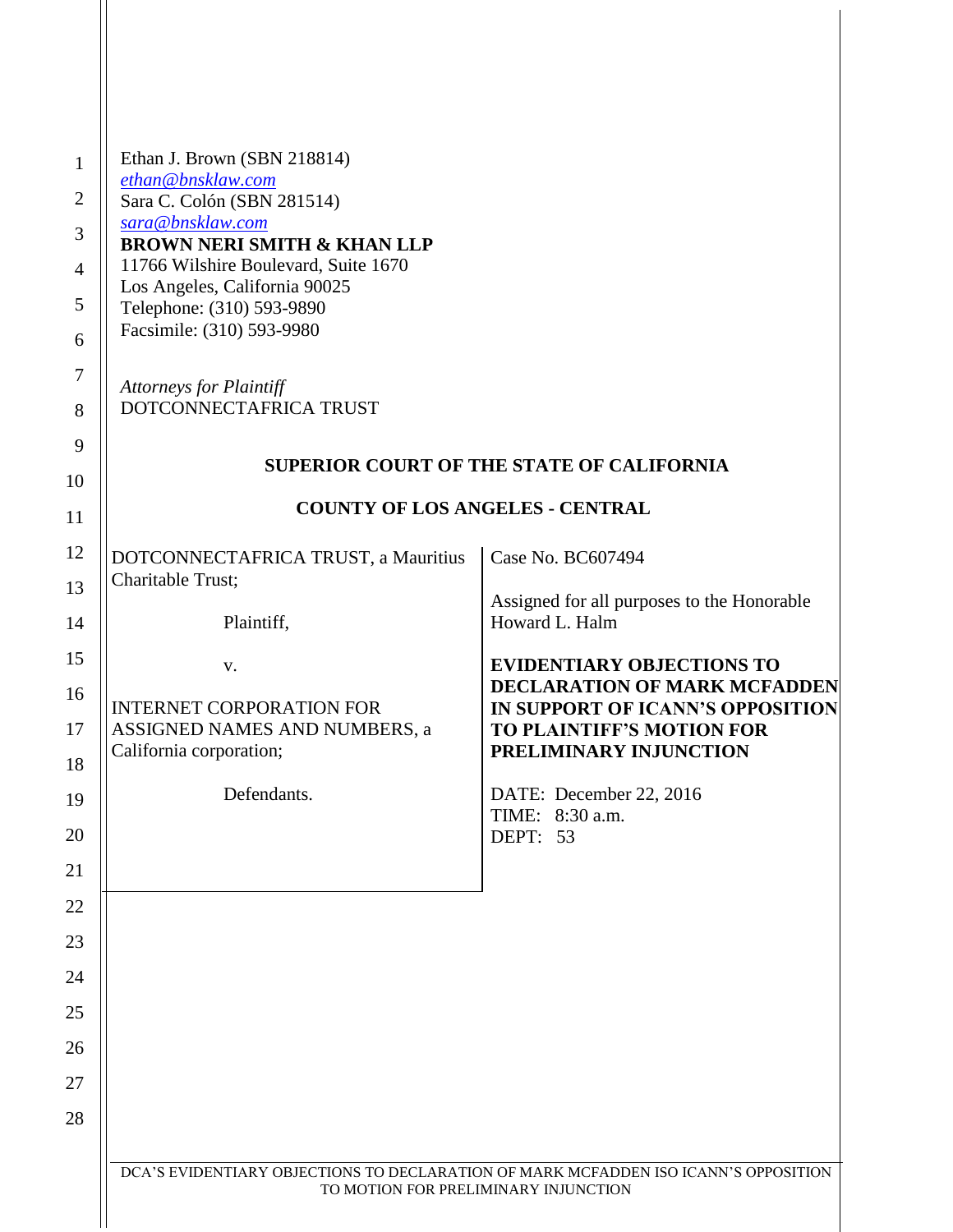| Objections to Declaration of Mark Meradden |                                           |                                  |                  |                  |
|--------------------------------------------|-------------------------------------------|----------------------------------|------------------|------------------|
|                                            | <b>McFadden Declaration ¶</b>             | <b>DCA Objection</b>             | <b>Sustained</b> | <b>Overruled</b> |
|                                            | 12: In 2011, ICANN and the ICC            | Best evidence rule. (Evid.<br>1. |                  |                  |
|                                            | entered into a contract pursuant to       | Code § 1520)                     |                  |                  |
|                                            | which the ICC agreed to provide           |                                  |                  |                  |
|                                            | certain services to ICANN in              |                                  |                  |                  |
|                                            | conjunction with ICANN's New              |                                  |                  |                  |
|                                            | gTLD Program. The contract was            |                                  |                  |                  |
|                                            | amended at various times, including       |                                  |                  |                  |
|                                            | in March 2012. As relevant to this        |                                  |                  |                  |
|                                            | litigation, the ICC agreed in the         |                                  |                  |                  |
|                                            | contract to be one of the two             |                                  |                  |                  |
|                                            | Geographic Names Evaluation Panels        |                                  |                  |                  |
|                                            | pursuant to Module 2 of the               |                                  |                  |                  |
|                                            | Applicant Guidebook ("Guidebook")         |                                  |                  |                  |
|                                            | that ICANN had adopted for the New        |                                  |                  |                  |
|                                            | Gtld Program. ICANN also engaged          |                                  |                  |                  |
|                                            | the Economist Intelligence Unit           |                                  |                  |                  |
|                                            | ("EIU") to perform Geographic             |                                  |                  |                  |
|                                            | Names Evaluation services.                |                                  |                  |                  |
|                                            | <b>McFadden Declaration ¶</b>             | <b>DCA Objection</b>             | <b>Sustained</b> | <b>Overruled</b> |
|                                            | <b>13:</b> The Geographic Names           | 1. Best evidence rule. (Evid.    |                  |                  |
|                                            | Evaluation Panels were tasked with        | Code § 1520.)                    |                  |                  |
|                                            | reviewing all applied for gTLD            |                                  |                  |                  |
|                                            | strings to determine whether each         | Lacks foundation and<br>2.       |                  |                  |
|                                            | string is a geographic name. In           | personal knowledge.              |                  |                  |
|                                            | addition, the Geographic Names            | (Evid. Code § 403.)              |                  |                  |
|                                            | <b>Evaluation Panels were responsible</b> |                                  |                  |                  |
|                                            | for verifying the relevance and           |                                  |                  |                  |
|                                            | authenticity of all supporting            |                                  |                  |                  |
|                                            |                                           |                                  |                  |                  |

## **Objections to Declaration of Mark McFadden**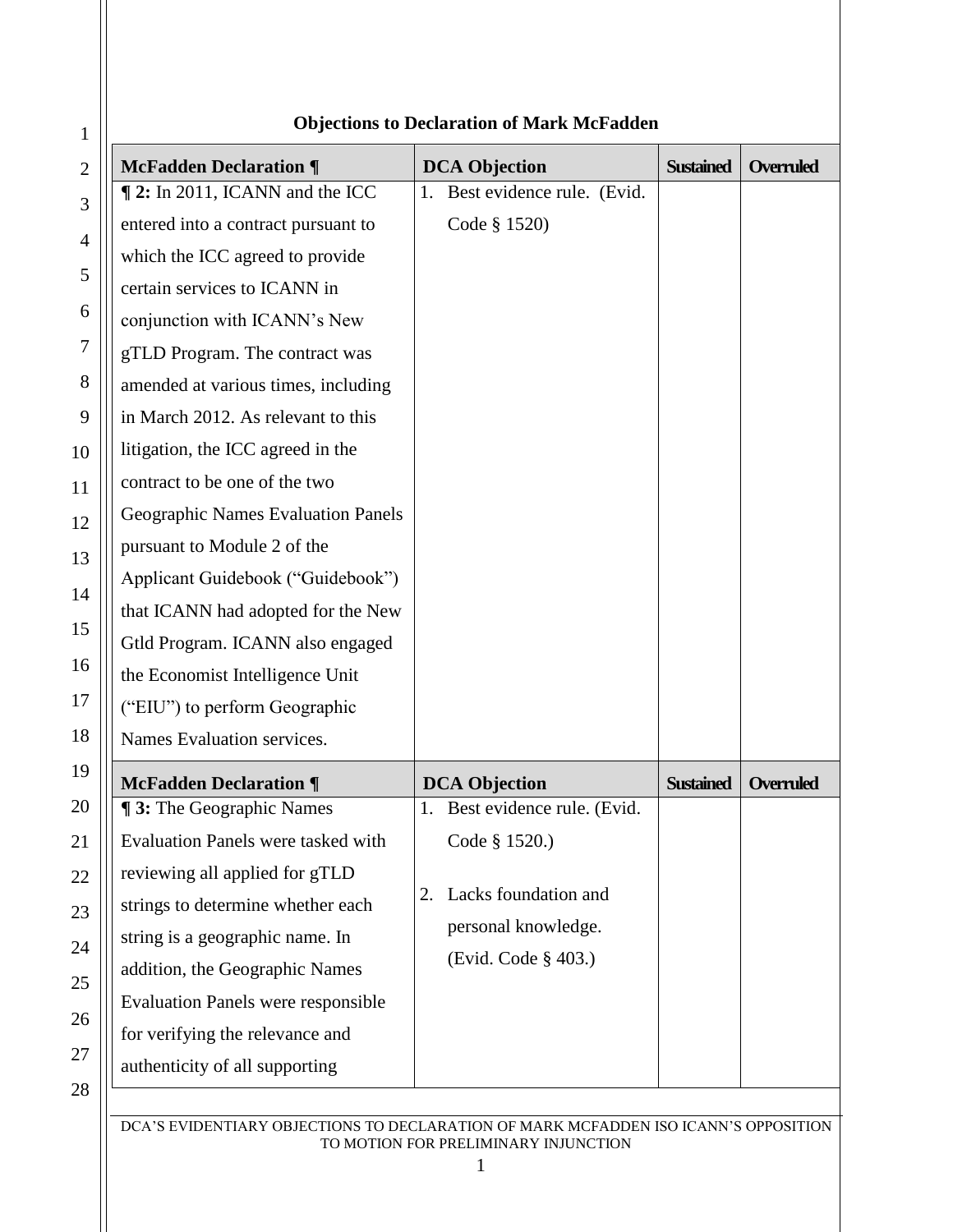| $\mathbf{1}$   | documentation that each applicant         |                                  |                  |                  |
|----------------|-------------------------------------------|----------------------------------|------------------|------------------|
| $\sqrt{2}$     | submitted pursuant to the                 |                                  |                  |                  |
|                | requirements of Section 2.2.1.4 and       |                                  |                  |                  |
| 3              | Section 2.3.1 of the Guidebook.           |                                  |                  |                  |
| $\overline{4}$ | Ultimately, ICANN received over           |                                  |                  |                  |
| 5              | 1,900 applications, and the ICC and       |                                  |                  |                  |
| 6              | EIU conducted a geographic names          |                                  |                  |                  |
| $\overline{7}$ | review for each of the strings, with      |                                  |                  |                  |
| 8              | the ICC conducting roughly one-third      |                                  |                  |                  |
| 9              | of the reviews, and the EIU               |                                  |                  |                  |
| 10             | conducting the other two-thirds. The      |                                  |                  |                  |
| 11             | ICC and EIU adopted the same              |                                  |                  |                  |
| 12             | protocols and standards for               |                                  |                  |                  |
| 13             | conducting the geographic names           |                                  |                  |                  |
|                | review, which were published on           |                                  |                  |                  |
| 14             | ICANN's website.                          |                                  |                  |                  |
| 15             | <b>McFadden Declaration ¶</b>             | <b>DCA Objection</b>             | <b>Sustained</b> | <b>Overruled</b> |
| 16             | <b>14:</b> In order to obtain a gTLD that | Best evidence rule. (Evid.<br>1. |                  |                  |
| 17             | constituted the name of a geographic      | Code § 1520.)                    |                  |                  |
| 18             | region, pursuant to Section 2.2.1.4.2     |                                  |                  |                  |
| 19             | of the Guidebook, an applicant was        | Lacks foundation and<br>2.       |                  |                  |
| 20             |                                           |                                  |                  |                  |
|                | required to have the support of sixty     | personal knowledge.              |                  |                  |
| 21             | (60) percent of the governments in        | (Evid. Code § 403.)              |                  |                  |
|                | that region. ICANN received many          |                                  |                  |                  |
| 22             | gTLD applications that constituted        |                                  |                  |                  |
| 23             | geographic regions or geographic          |                                  |                  |                  |
| 24             | names, and the ICC and EIU were           |                                  |                  |                  |
| 25             | tasked with determining if the            |                                  |                  |                  |
| 26             | applications had the requisite support.   |                                  |                  |                  |
| 27             |                                           |                                  |                  |                  |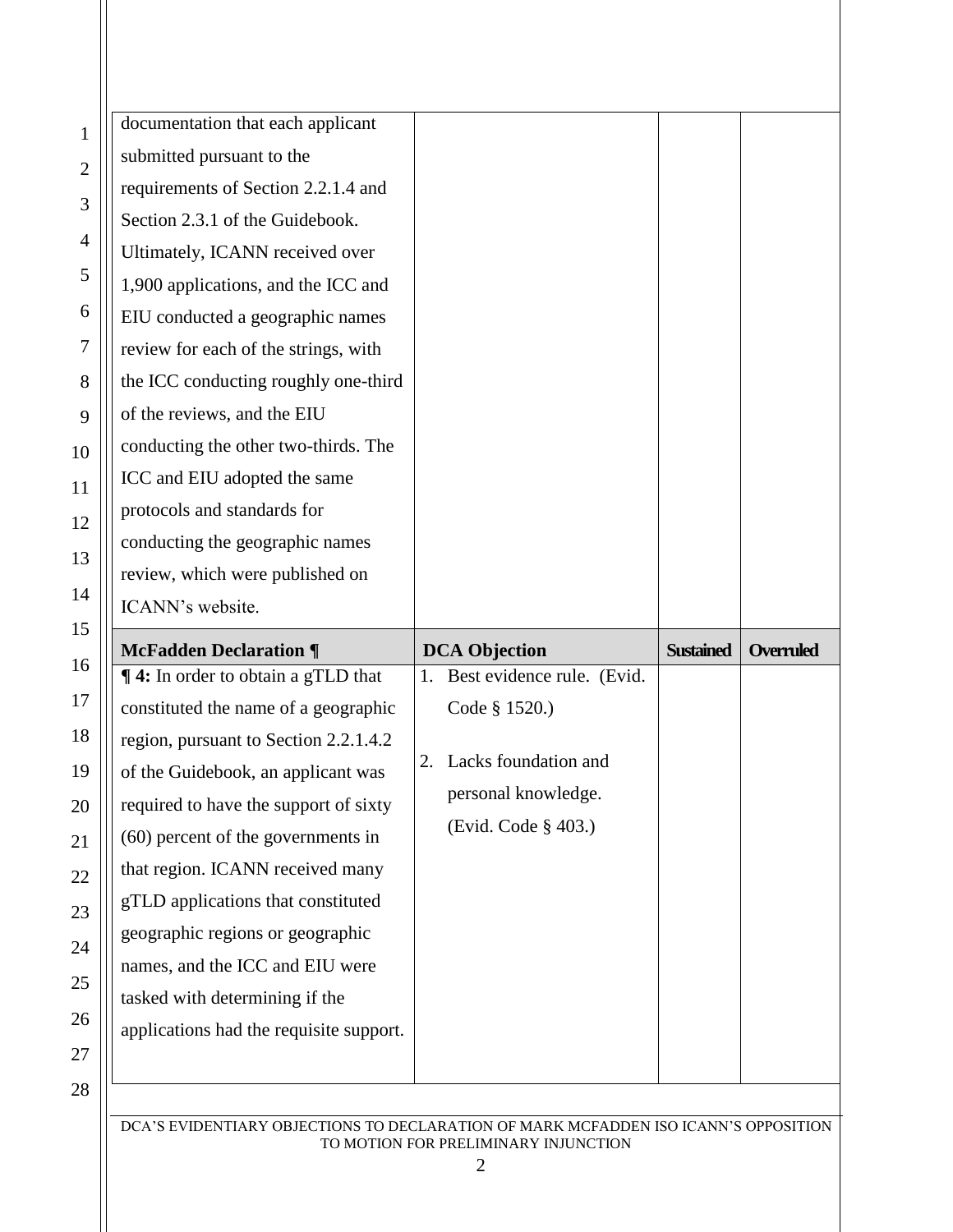| <b>McFadden Declaration ¶</b>                | <b>DCA Objection</b>                       | <b>Sustained</b> | <b>Overruled</b> |
|----------------------------------------------|--------------------------------------------|------------------|------------------|
| <b>[5: ICANN</b> received two                | 1. Lacks foundation and                    |                  |                  |
| applications for the string .AFRICA,         | personal knowledge.                        |                  |                  |
| one submitted by DCA and the other           | (Evid. Code § 403.)                        |                  |                  |
| submitted by the entity now known as         |                                            |                  |                  |
| ZACR. <sup>1</sup> The ICC was designated by |                                            |                  |                  |
| ICANN as the Geographic Names                |                                            |                  |                  |
| Evaluation Panel to evaluate the             | $n.1$ :<br>Irrelevant. (Evid. Code §<br>1. |                  |                  |
| .AFRICA applications. Because there          | 350.                                       |                  |                  |
| are 54 countries in Africa, any              |                                            |                  |                  |
| application for .AFRICA required the         |                                            |                  |                  |
| support of at least 33 countries in          |                                            |                  |                  |
| Africa, or the support of an                 |                                            |                  |                  |
| organization that represented at least       |                                            |                  |                  |
| 33 countries in Africa. Each of the          |                                            |                  |                  |
| two applicants for .AFRICA                   |                                            |                  |                  |
| submitted various purported letters of       |                                            |                  |                  |
| support from various countries in            |                                            |                  |                  |
| Africa as well as from the African           |                                            |                  |                  |
| Union Commission ("AUC"), and                |                                            |                  |                  |
| DCA also submitted a purported               |                                            |                  |                  |
| letter of support from the United            |                                            |                  |                  |
| Nations Economic Commission for              |                                            |                  |                  |
| Africa ("UNECA"). (ZACR did not              |                                            |                  |                  |
| submit a letter from UNECA.)                 |                                            |                  |                  |
| However, the ICC determined in               |                                            |                  |                  |
| October 2012 that nearly all of the          |                                            |                  |                  |
| letters of support for both                  |                                            |                  |                  |
| applications were insufficient -             |                                            |                  |                  |
| including the two AUC letters and the        |                                            |                  |                  |
|                                              |                                            |                  |                  |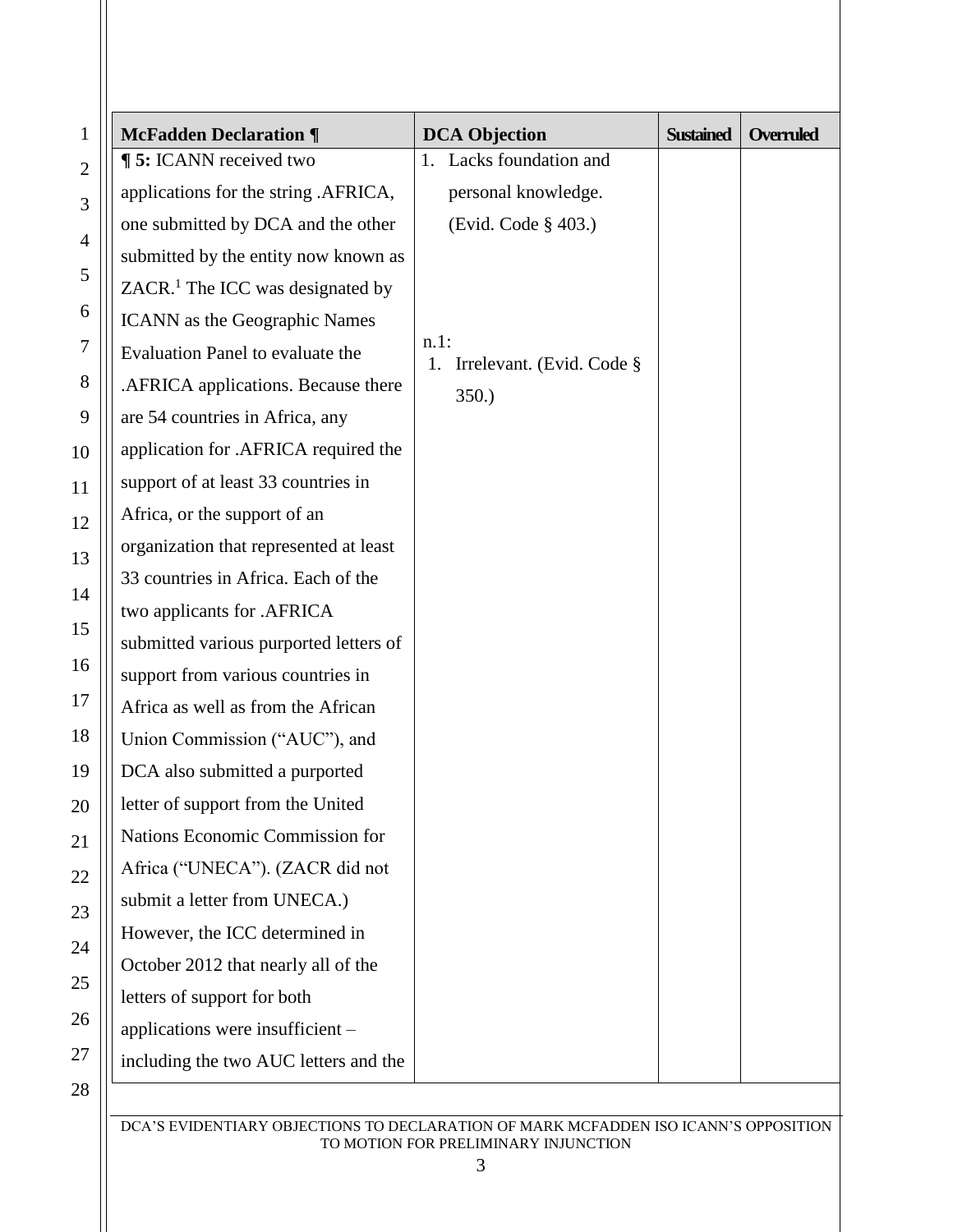| $\mathbf{1}$   | UNECA letter submitted by DCA -        |                         |                  |                  |
|----------------|----------------------------------------|-------------------------|------------------|------------------|
| $\mathbf{2}$   | because they did not include the       |                         |                  |                  |
|                | specific language that was required in |                         |                  |                  |
| 3              | the Guidebook (discussed below).       |                         |                  |                  |
| $\overline{4}$ |                                        |                         |                  |                  |
| 5              | n.1 DCA's original application         |                         |                  |                  |
| 6              | actually was for the string            |                         |                  |                  |
| $\overline{7}$ | .DOTAFRICA, but ICANN allowed          |                         |                  |                  |
| 8              | DCA to change the application to       |                         |                  |                  |
| 9              | .AFRICA.                               |                         |                  |                  |
| 10             | <b>McFadden Declaration ¶</b>          | <b>DCA Objection</b>    | <b>Sustained</b> | <b>Overruled</b> |
| 11             | <b>[6:</b> ICANN initially took the    | 1. Lacks foundation and |                  |                  |
| 12             | position that letters of support from  | personal knowledge.     |                  |                  |
| 13             | the AUC and UNECA should not           | (Evid. Code § 403.)     |                  |                  |
| 14             | even count toward the 60 percent       |                         |                  |                  |
| 15             | requirement. The ICC conducted         |                         |                  |                  |
|                | further research on the AUC and        |                         |                  |                  |
| 16             | UNECA, and we expressed our view       |                         |                  |                  |
| 17             | to ICANN in March 2013 that both       |                         |                  |                  |
| 18             | the AUC and UNECA were qualified       |                         |                  |                  |
| 19             | to speak on behalf of the countries    |                         |                  |                  |
| 20             | they represented and, thus, verified   |                         |                  |                  |
| 21             | letters of support from those entities |                         |                  |                  |
| 22             | should count toward the 60 percent     |                         |                  |                  |
| 23             | requirement. Following our             |                         |                  |                  |
| 24             | recommendation, ICANN agreed that      |                         |                  |                  |
| 25             | verified letters of support from the   |                         |                  |                  |
| 26             | AUC and UNECA should count             |                         |                  |                  |
|                | toward the 60 percent requirement,     |                         |                  |                  |
| 27             |                                        |                         |                  |                  |
| 28             |                                        |                         |                  |                  |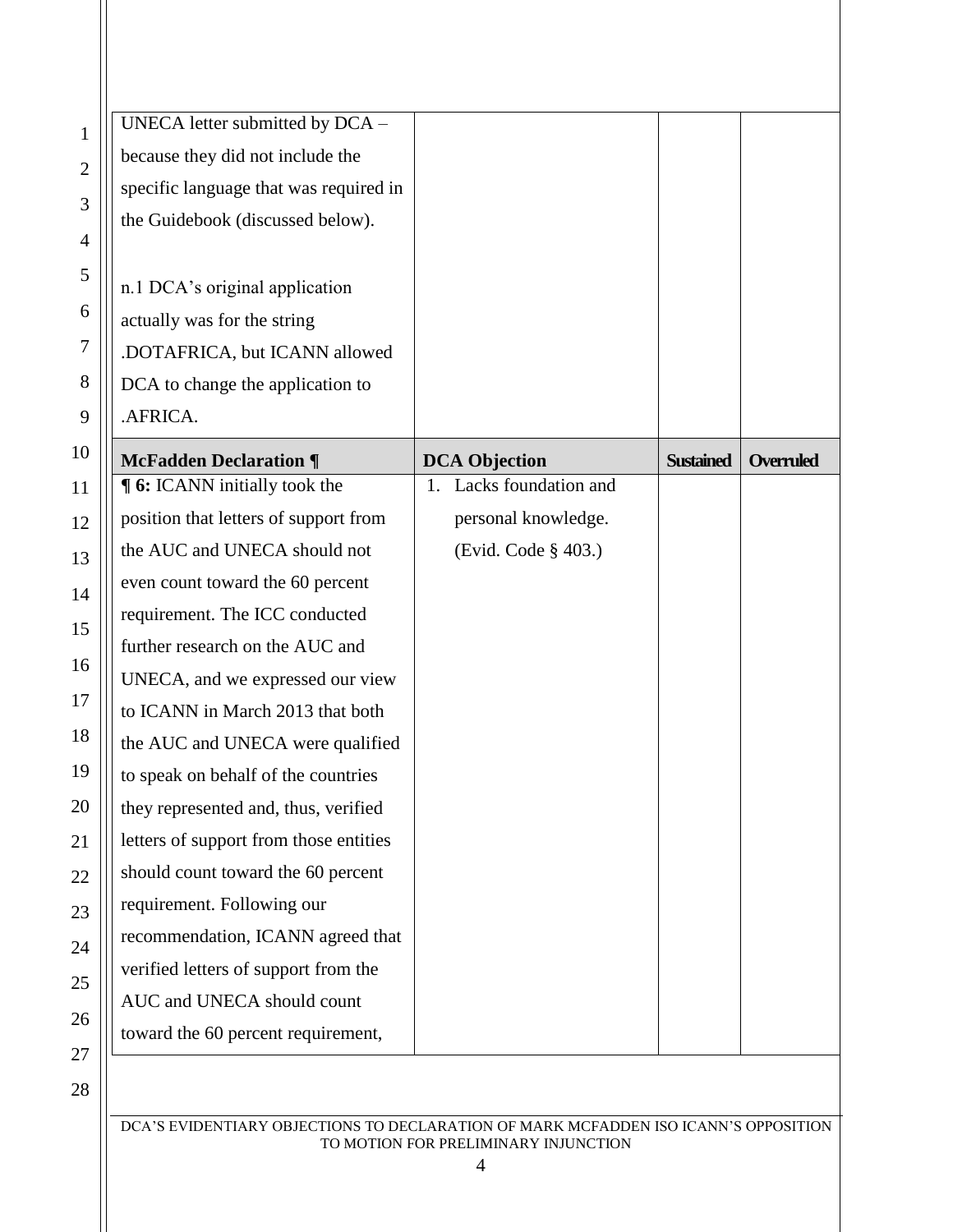|              | but only if those letters contained the                                 |                               |                  |                  |
|--------------|-------------------------------------------------------------------------|-------------------------------|------------------|------------------|
| $\mathbf{2}$ | language required in the Guidebook.                                     |                               |                  |                  |
| 3            | <b>McFadden Declaration ¶</b>                                           | <b>DCA Objection</b>          | <b>Sustained</b> | <b>Overruled</b> |
|              | <b>T:</b> Accompanying its application,                                 | 1. Best Evidence Rule (Evid.  |                  |                  |
|              | DCA submitted a letter of support                                       | Code § 1520.)                 |                  |                  |
|              | from the AUC dated August 27,                                           |                               |                  |                  |
|              | 2009. Accompanying its application,                                     | 2. Irrelevant. (Evid. Code    |                  |                  |
|              | ZACR submitted a letter of support                                      | \$350.)                       |                  |                  |
|              | from the AUC dated April 4, $2012.2$ I                                  |                               |                  |                  |
|              | am now aware that the AUC also                                          | 3. Prejudicial. (Evid. Code § |                  |                  |
|              | wrote a letter to DCA in April 2010                                     | 352.                          |                  |                  |
|              | purporting to withdraw its August                                       |                               |                  |                  |
|              | 2009 endorsement of DCA. My                                             | 4. ICANN was copied on the    |                  |                  |
|              | understanding is that DCA did not                                       | purported withdrawal letter   |                  |                  |
|              | submit the actual April 2010 letter to                                  | from the AUC. Bekele Decl.,   |                  |                  |
|              | ICANN with its gTLD application,                                        | Ex. 7,                        |                  |                  |
|              | and this letter was not brought to my                                   |                               |                  |                  |
|              | attention until recently. The ICC was                                   |                               |                  |                  |
|              | not aware of the AUC's purported                                        |                               |                  |                  |
|              | withdrawal letter and did not consider                                  |                               |                  |                  |
|              | the letter in its evaluation of DCA's                                   |                               |                  |                  |
|              | application.                                                            |                               |                  |                  |
|              |                                                                         |                               |                  |                  |
|              | n.2 The AUC submitted additional                                        |                               |                  |                  |
|              | letters of support for ZACR on July 3,<br>2013, and September 29, 2015. |                               |                  |                  |
|              | <b>McFadden Declaration ¶</b>                                           | <b>DCA Objection</b>          | <b>Sustained</b> | <b>Overruled</b> |
|              | $\P$ 8: Pursuant to section 2.2.1.4.3 of                                | 1. Best Evidence Rule (Evid.  |                  |                  |
|              | the Guidebook, a government may                                         | Code § 1520.)                 |                  |                  |
|              | withdraw its support for a gTLD                                         |                               |                  |                  |
|              | application at any time in the                                          |                               |                  |                  |
|              |                                                                         |                               |                  |                  |

 $\overline{2}$  $24$  $25$ 26  $2^{\prime}$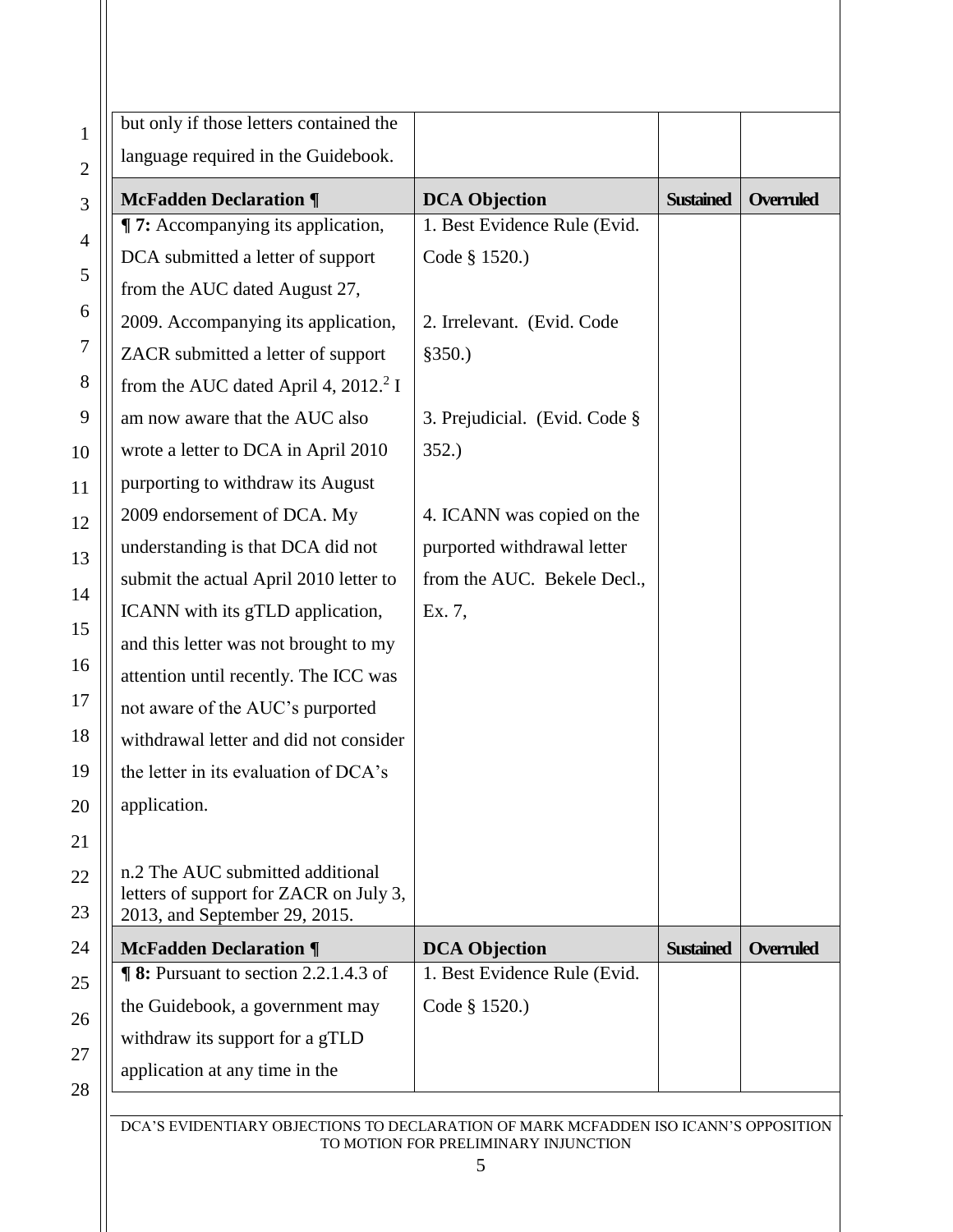| 1              | application process. The procedure               | 2. Lacks foundation. (Evid.  |
|----------------|--------------------------------------------------|------------------------------|
| $\mathbf{2}$   | required by ICANN and adopted by                 | Code § 403.)                 |
| 3              | the ICC was to disregard any letter of           |                              |
|                | support that was subsequently                    | 3. Speculative and           |
| $\overline{4}$ | withdrawn, and no longer accept the              | conclusory. (Evid. Code §    |
| 5              | letter as part of an applicant's                 | $403.$ )                     |
| 6              | required 60 percent support. <sup>3</sup> If the |                              |
| 7              | ICC had been aware of the purported              |                              |
| 8              | withdrawal of the AUC's letter to                | n.3                          |
| 9              | DCA, even if the August 2009 letter              | 1. Lacks foundation. (Evid.  |
| 10             | had contained language sufficient                | Code § 403.)                 |
| 11             | under the Guidebook (which it did                |                              |
| 12             | not), the ICC would have issued                  | 2. Irrelevant. (Evid. Code § |
| 13             | clarifying questions to DCA                      | 350.                         |
| 14             | explaining that DCA no longer had                |                              |
|                | the support from the AUC, and                    |                              |
| 15             | requiring DCA to submit an updated               |                              |
| 16             | letter.                                          |                              |
| 17             |                                                  |                              |
| 18             | n.3 The ICC has encountered other                |                              |
| 19             | situations where letters of support              |                              |
| 20             | have been withdrawn, and in each                 |                              |
| 21             | instance, the ICC removed the letter             |                              |
| 22             | as documentation of support and                  |                              |
| 23             | issued clarifying questions to                   |                              |
| 24             | the applicant asking the applicant to            |                              |
|                | provide additional documentation of              |                              |
| 25             | support.                                         |                              |
| 26             |                                                  |                              |
| 27             |                                                  |                              |
| 28             |                                                  |                              |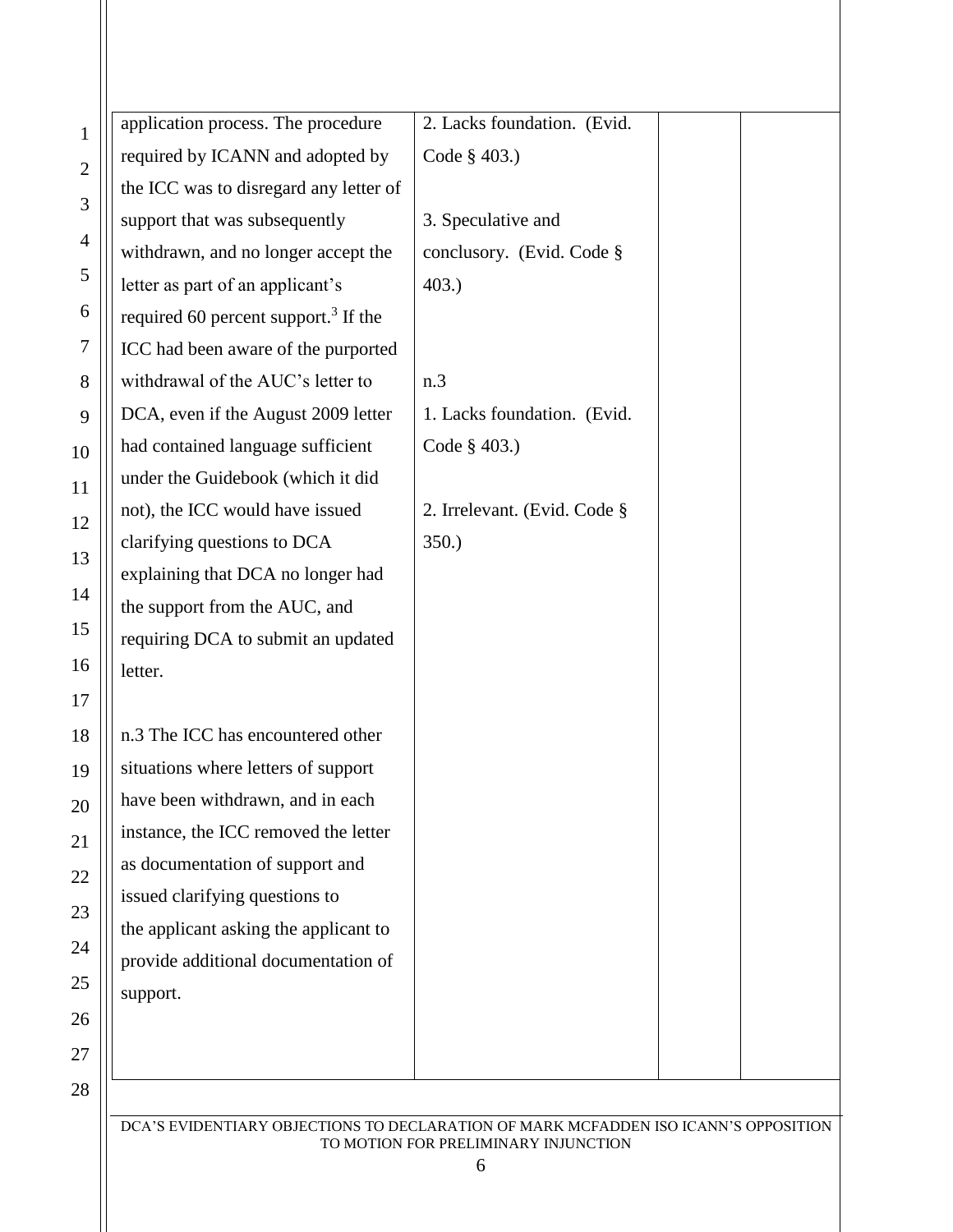| 1              | <b>McFadden Declaration ¶</b>             | <b>DCA Objection</b>          | <b>Sustained</b> | <b>Overruled</b> |
|----------------|-------------------------------------------|-------------------------------|------------------|------------------|
|                | ¶ 9: Unaware of the AUC's                 | 1. Best evidence rule. (Evid. |                  |                  |
|                | withdrawal letter to DCA, the ICC         | Code § 1520.)                 |                  |                  |
| 3              | followed a documented evaluation          |                               |                  |                  |
| $\overline{4}$ | process with respect to DCA and           | 2. Lacks foundation. (Evid.   |                  |                  |
| 5              | ZACR's letters of support whereby         | Code § 403.)                  |                  |                  |
| 6              | each letter was evaluated for required    |                               |                  |                  |
|                | criteria pursuant to the Guidebook. In    |                               |                  |                  |
|                | particular, section 2.2.1.4.3 of the      |                               |                  |                  |
|                | Guidebook required that letters of        |                               |                  |                  |
|                | support for a geographic name             |                               |                  |                  |
|                | "clearly express the government's or      |                               |                  |                  |
| 12             | public authority's support for or non-    |                               |                  |                  |
|                | objection to the applicant's              |                               |                  |                  |
|                | application and demonstrate the           |                               |                  |                  |
|                | government's or public authority's        |                               |                  |                  |
|                | understanding of the string being         |                               |                  |                  |
|                | requested and its intended use." It       |                               |                  |                  |
|                | further required that a letter of         |                               |                  |                  |
|                | support "demonstrate the                  |                               |                  |                  |
|                | government's or public authority's        |                               |                  |                  |
|                | understanding that the string is being    |                               |                  |                  |
|                | sought through the gTLD application       |                               |                  |                  |
|                | process and that the applicant is         |                               |                  |                  |
|                | willing to accept the conditions under    |                               |                  |                  |
|                | which the string will be available, i.e., |                               |                  |                  |
|                | entry into a registry agreement with      |                               |                  |                  |
|                | ICANN requiring compliance with           |                               |                  |                  |
|                | consensus policies and payment of         |                               |                  |                  |
|                | fees." The ICC determined in early        |                               |                  |                  |
| 28             |                                           |                               |                  |                  |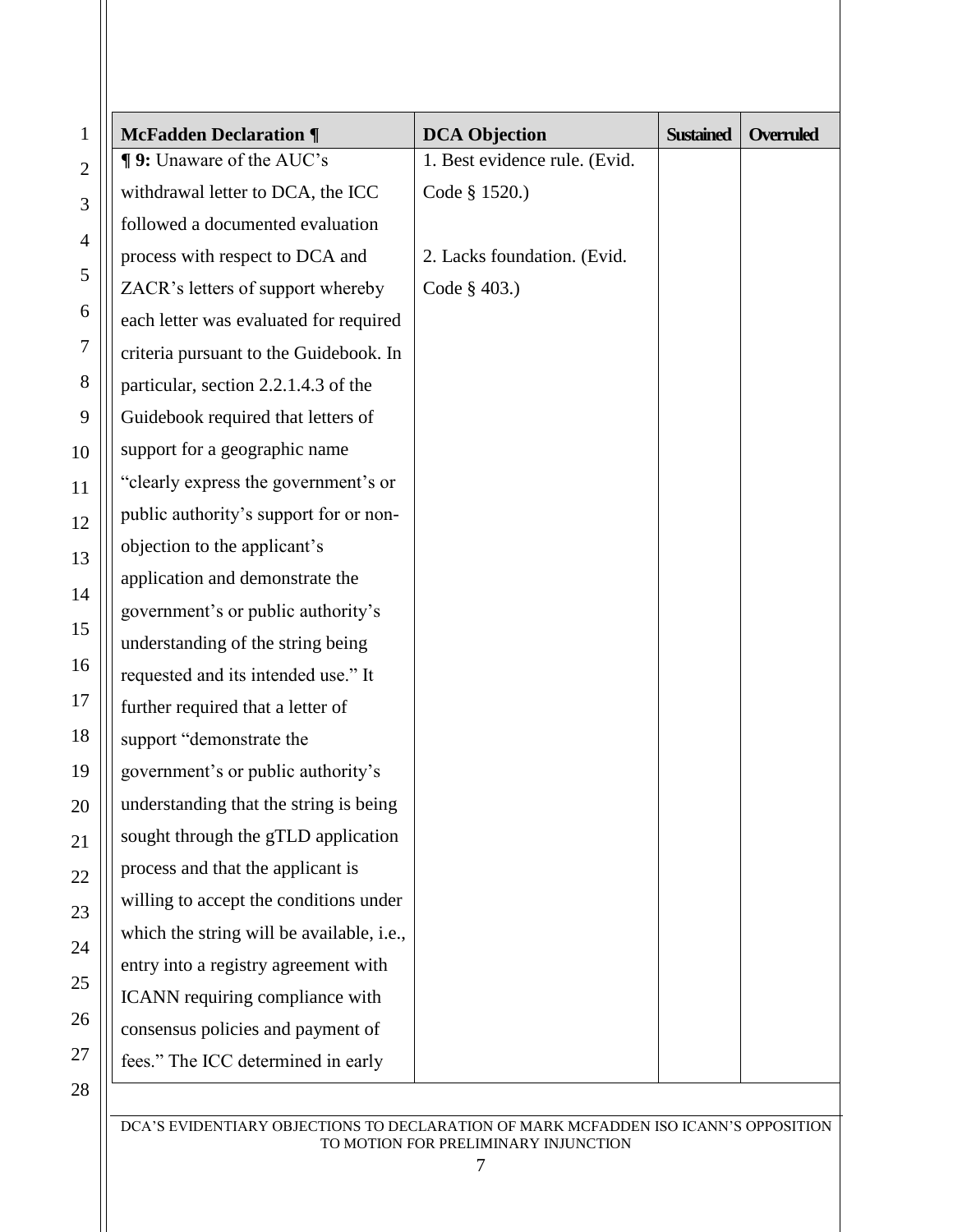| 2013 that none of the letters of      |                               |                  |                  |
|---------------------------------------|-------------------------------|------------------|------------------|
| support submitted by DCA or ZACR      |                               |                  |                  |
| from the AUC or UNECA contained       |                               |                  |                  |
| language that was sufficient under    |                               |                  |                  |
| this section of the Guidebook.        |                               |                  |                  |
| <b>McFadden Declaration ¶</b>         | <b>DCA Objection</b>          | <b>Sustained</b> | <b>Overruled</b> |
| ¶ 10: Specifically, Section 2.2.1.4.3 | 1. Best evidence rule. (Evid. |                  |                  |
| had very specific requirements for    | Code § 1520.)                 |                  |                  |
| each of the letters of support. Those |                               |                  |                  |
| requirements were part of the policy  | 2. Lacks foundation,          |                  |                  |
| making process that developed the     | speculative, and conclusory.  |                  |                  |
| Guidebook over a course of several    | (Evid. Code § 403.)           |                  |                  |
| years, and they were there to ensure  |                               |                  |                  |
| that any letter of support was        |                               |                  |                  |
| legitimate, authoritative, and        |                               |                  |                  |
| demonstrated that the governmental    |                               |                  |                  |
| entity understood precisely what it   |                               |                  |                  |
| was supporting. DCA's letters from    |                               |                  |                  |
| the AUC and UNECA failed to show      |                               |                  |                  |
| that the governmental entities        |                               |                  |                  |
| understood the process of the new     |                               |                  |                  |
| gTLD program, and they also failed    |                               |                  |                  |
| to show the governmental entity's     |                               |                  |                  |
| understanding that the applicant      |                               |                  |                  |
| (DCA) would have to abide by          |                               |                  |                  |
| ICANN consensus policy and be         |                               |                  |                  |
| responsible for any related fees.     |                               |                  |                  |
| Indeed, in our judgment, the letters  |                               |                  |                  |
| that DCA submitted from the AUC       |                               |                  |                  |
| and UNECA were not even close to      |                               |                  |                  |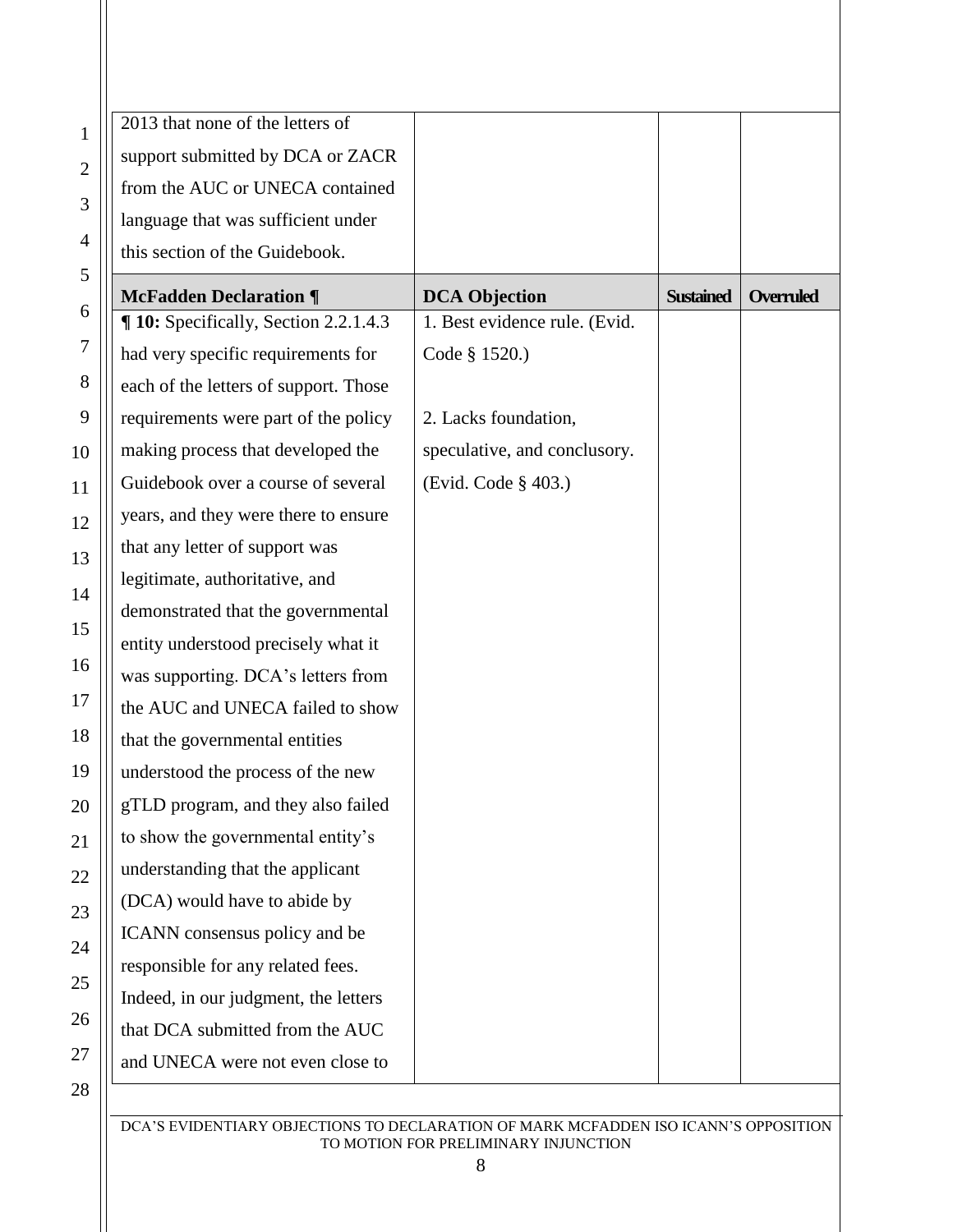| conforming to the very specific         |                                |                                      |
|-----------------------------------------|--------------------------------|--------------------------------------|
| requirements in the AGB; indeed, the    |                                |                                      |
| two letters were drafted before the     |                                |                                      |
| requirements in the Guidebook were      |                                |                                      |
| even available to applicants.           |                                |                                      |
| <b>McFadden Declaration ¶</b>           | <b>DCA Objection</b>           | <b>Sustained</b><br><b>Overruled</b> |
| ¶ 11: The ICC adhered to an ICANN       | 1. Lacks foundation and        |                                      |
| policy whereby the ICC was not          | conclusory. (Evid. Code §      |                                      |
| permitted to contact any                | 403.                           |                                      |
| governmental authority that had         |                                |                                      |
| submitted a letter of support for an    | 2. Directly contradicts the    |                                      |
| applicant. Rather, the required         | evidence. Colón Decl. Ex. 3,   |                                      |
| procedure for a noncompliant letter     | [Email between McFadden]       |                                      |
| was to direct "clarifying questions" to | and ICANN employee Trang       |                                      |
| the applicant so that the applicant     | Nguyen drafting support letter |                                      |
| could contact the governmental          | for ZACR from AUC.]            |                                      |
| authority to obtain an updated letter.  |                                |                                      |
| Accordingly, the ICC determined that    |                                |                                      |
| it needed to send clarifying questions  |                                |                                      |
| to both DCA and ZACR (because the       |                                |                                      |
| letter that ZACR submitted from the     |                                |                                      |
| AUC was also deficient under the        |                                |                                      |
| Guidebook). However, just as the        |                                |                                      |
| ICC was planning to send clarifying     |                                |                                      |
| questions to DCA in the Spring of       |                                |                                      |
| 2013, ICANN's Board voted to stop       |                                |                                      |
| processing DCA's application            |                                |                                      |
| following receipt by the Board of       |                                |                                      |
| consensus advice from ICANN's           |                                |                                      |
| Governmental Advisory Committee         |                                |                                      |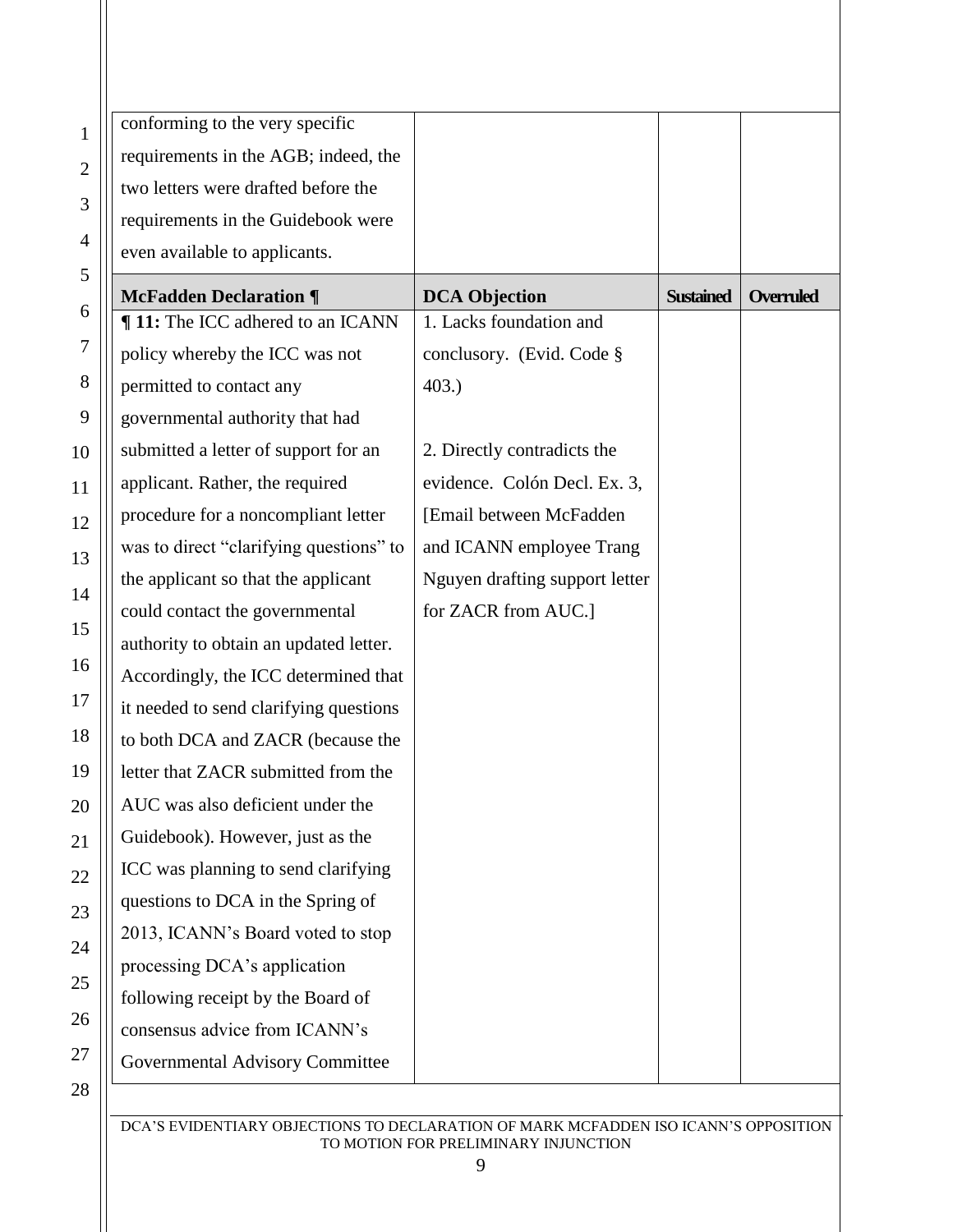| $\mathbf{1}$   | (the "GAC") recommending that          |                                |                  |                  |
|----------------|----------------------------------------|--------------------------------|------------------|------------------|
| $\overline{2}$ | DCA's application should not           |                                |                  |                  |
|                | proceed. As a result, on June 7, 2013, |                                |                  |                  |
| 3              | ICANN advised the ICC to               |                                |                  |                  |
| 4              | discontinue work on DCA's              |                                |                  |                  |
| 5              | application.                           |                                |                  |                  |
| 6              | <b>McFadden Declaration ¶</b>          | <b>DCA Objection</b>           | <b>Sustained</b> | <b>Overruled</b> |
| $\tau$         | ¶ 12: The ICC did send clarifying      | 1. Best evidence rule. (Evid.  |                  |                  |
| 8              | questions to ZACR, and following       | Code § 1520.)                  |                  |                  |
| 9              | that, the AUC submitted a revised      |                                |                  |                  |
| 10             | endorsement letter for ZACR on July    | 3. Prejudicial and             |                  |                  |
| 11             | 3, 2013. The ICC determined that the   | contradictory to evidence.     |                  |                  |
| 12             | revised letter satisfied all required  | Colón Decl. Ex. 3, [Email]     |                  |                  |
| 13             | criteria in the Guidebook. Thus, the   | between McFadden and           |                  |                  |
| 14             | ICC concluded that ZACR had            | <b>ICANN</b> employee Trang    |                  |                  |
|                | passed the Geographic Names            | Nguyen drafting support letter |                  |                  |
| 15             | Review by obtaining the requisite 60   | for ZACR from AUC.]            |                  |                  |
| 16             | percent support. The ICC did not rely  |                                |                  |                  |
| 17             | on any of the other letters of support |                                |                  |                  |
| 18             | that ZACR submitted with its           |                                |                  |                  |
| 19             | application in 2012.                   |                                |                  |                  |
| 20             | <b>McFadden Declaration ¶</b>          | <b>DCA Objection</b>           | <b>Sustained</b> | <b>Overruled</b> |
| 21             | <b>¶ 13:</b> I understand that DCA     | 1. Lacks personal knowledge.   |                  |                  |
| 22             | challenged, via an "Independent        | (Evid. Code § 403.)            |                  |                  |
| 23             | Review Procedure" under ICANN's        |                                |                  |                  |
| 24             | Bylaws, the decision of the ICANN      | 2. Best Evidence Rule (Evid.   |                  |                  |
| 25             | Board to accept the GAC's consensus    | Code § 1520.)                  |                  |                  |
| 26             | advice that DCA's application should   |                                |                  |                  |
| 27             | not proceed. After the IRP issued its  |                                |                  |                  |
|                | declaration in DCA's favor in July     |                                |                  |                  |
| 28             |                                        |                                |                  |                  |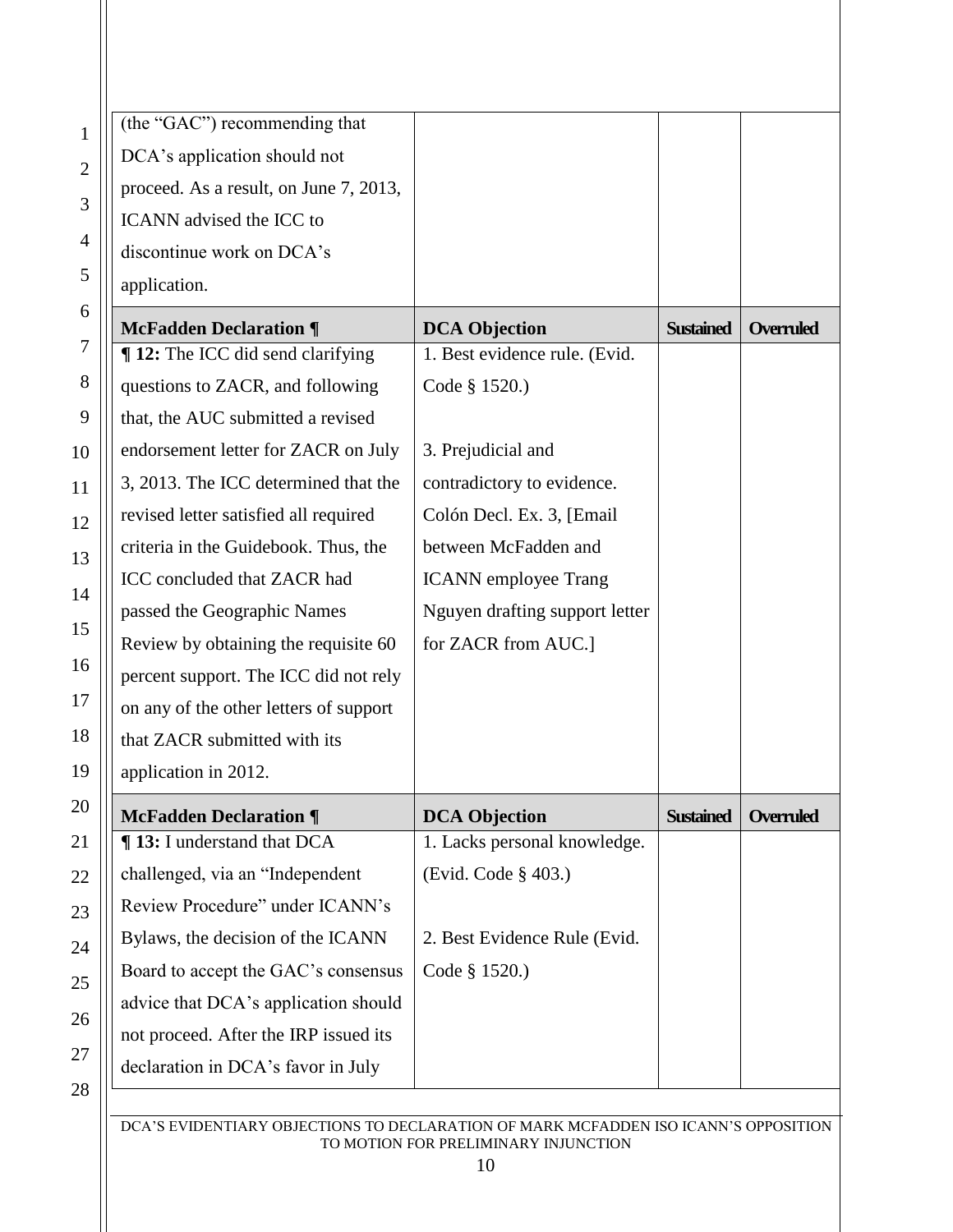|   | 2015, ICANN directed the ICC to         |                               |                  |           |
|---|-----------------------------------------|-------------------------------|------------------|-----------|
|   | resume processing DCA's application     |                               |                  |           |
|   | in order to determine if DCA's          |                               |                  |           |
|   | application could pass the Geographic   |                               |                  |           |
|   | Names review, which is exactly          |                               |                  |           |
|   | where DCA's application had been        |                               |                  |           |
| 5 | prior to the time the Board voted in    |                               |                  |           |
|   | 2013 to accept the GAC's advice. In     |                               |                  |           |
|   | September 2015, the ICC sent DCA        |                               |                  |           |
|   | the clarifying questions we had         |                               |                  |           |
|   | determined in 2013 to be necessary      |                               |                  |           |
|   | before discontinuing work on DCA's      |                               |                  |           |
|   | application. The questions explained    |                               |                  |           |
|   | that both the AUC and UNECA             |                               |                  |           |
|   | letters submitted in support of DCA's   |                               |                  |           |
|   | application did not comply with         |                               |                  |           |
|   | section 2.2.1.4.3 of the Guidebook,     |                               |                  |           |
| ź | and we requested updated letters of     |                               |                  |           |
|   | support.                                |                               |                  |           |
|   | <b>McFadden Declaration ¶</b>           | <b>DCA Objection</b>          | <b>Sustained</b> | Overruled |
|   | <b>14:</b> I am now aware that UNECA    | 1. UNECA did not submit a     |                  |           |
|   | wrote a letter dated July 20, 2015 in   | July 20, 2015 letter. (Bekele |                  |           |
|   | which UNECA stated that it is neither   | Decl., Ex. 10.)               |                  |           |
|   | a government nor a public authority     |                               |                  |           |
|   | and therefore is not qualified to issue | 2. Lacks foundation. (Evid.   |                  |           |
|   | a letter of support under the           | Code § 403.)                  |                  |           |
|   | Guidebook. This letter also was not     |                               |                  |           |
|   | brought to my attention until very      |                               |                  |           |
|   | recently. The ICC did not consider      |                               |                  |           |
|   | this letter in its evaluation of DCA's  |                               |                  |           |
|   |                                         |                               |                  |           |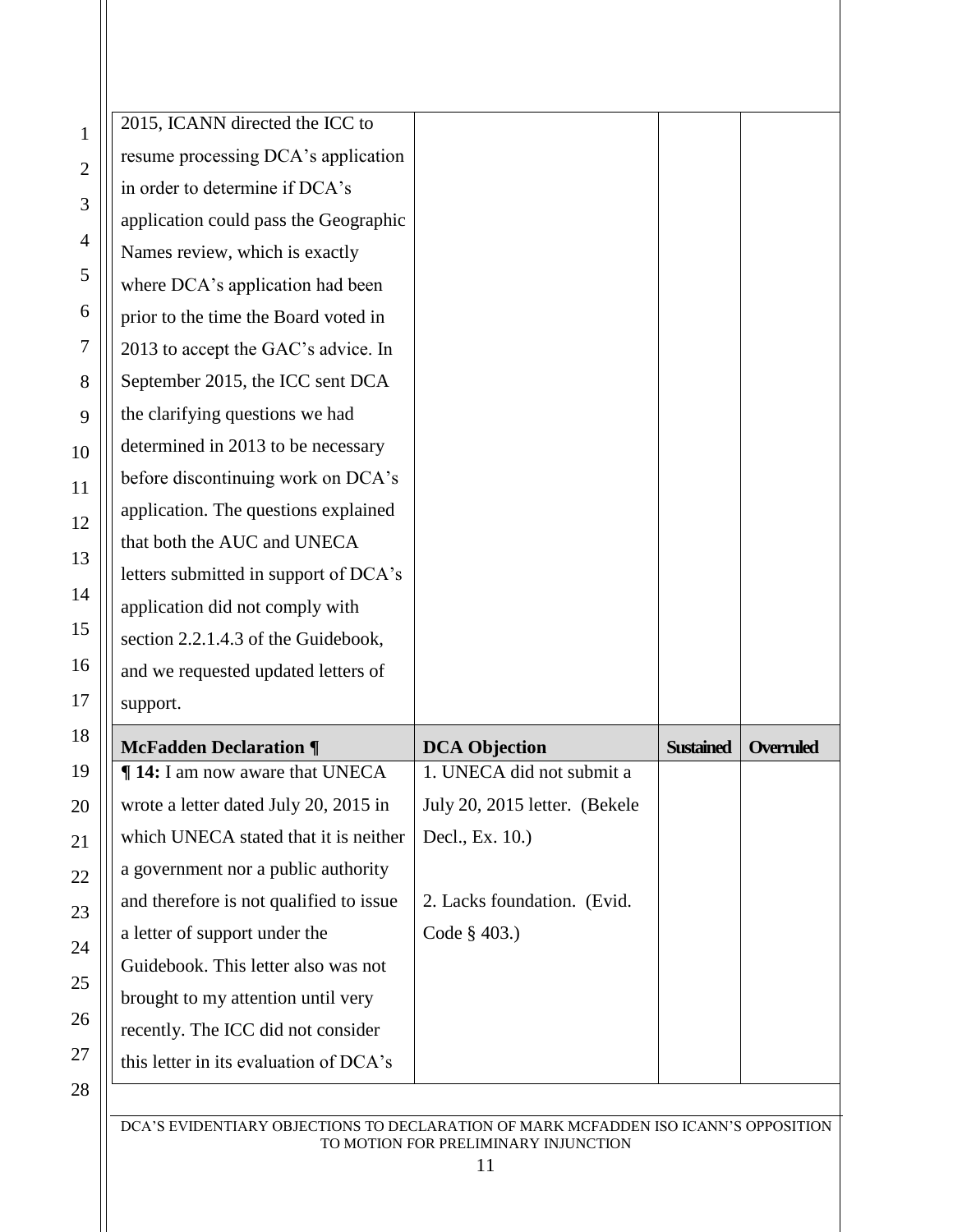| $\mathbf{1}$   | application; however, as noted above,    |                             |                  |                  |
|----------------|------------------------------------------|-----------------------------|------------------|------------------|
| $\overline{c}$ | the ICC already had determined that      |                             |                  |                  |
| 3              | the original UNECA letter from 2008      |                             |                  |                  |
|                | - written four years before DCA          |                             |                  |                  |
| 4              | submitted its application and before     |                             |                  |                  |
| 5              | ICANN had even posted the first          |                             |                  |                  |
| 6              | draft of the Guidebook - did not         |                             |                  |                  |
| 7              | contain the information required by      |                             |                  |                  |
| 8              | the Guidebook, and we required DCA       |                             |                  |                  |
| 9              | to provide an updated letter.            |                             |                  |                  |
| $\overline{0}$ | <b>McFadden Declaration ¶</b>            | <b>DCA Objection</b>        | <b>Sustained</b> | <b>Overruled</b> |
| $\mathbf{1}$   | <b>15:</b> In response to the clarifying | 1. Lacks personal knowledge |                  |                  |
| $\overline{c}$ | questions that the ICC sent to DCA in    | and foundation. (Evid. Code |                  |                  |
| 3              | September 2015, DCA took the             | $§$ 403.)                   |                  |                  |
| 4              | position that its original               |                             |                  |                  |
|                | documentation of support submitted       |                             |                  |                  |
| 5              | with its application in 2012 was         |                             |                  |                  |
| 6              | sufficient, and DCA provided no          |                             |                  |                  |
| 7              | additional or updated letters of         |                             |                  |                  |
| 8              | support. Because DCA's existing          |                             |                  |                  |
| 9              | letters of support were noncompliant,    |                             |                  |                  |
| $\overline{0}$ | the ICC concluded that DCA had not       |                             |                  |                  |
| $\mathbf{1}$   | passed Geographic Names Review.          |                             |                  |                  |
| $\overline{c}$ | DCA elected to participate in            |                             |                  |                  |
| 3              | "Extended Evaluation," which             |                             |                  |                  |
| 4              | entailed sending clarifying questions    |                             |                  |                  |
|                | again to give DCA additional time to     |                             |                  |                  |
| 5              | provide the requisite documentation      |                             |                  |                  |
| 6              | of support. The ICC sent DCA the         |                             |                  |                  |
| 7              | extended evaluation clarifying           |                             |                  |                  |
| 8              |                                          |                             |                  |                  |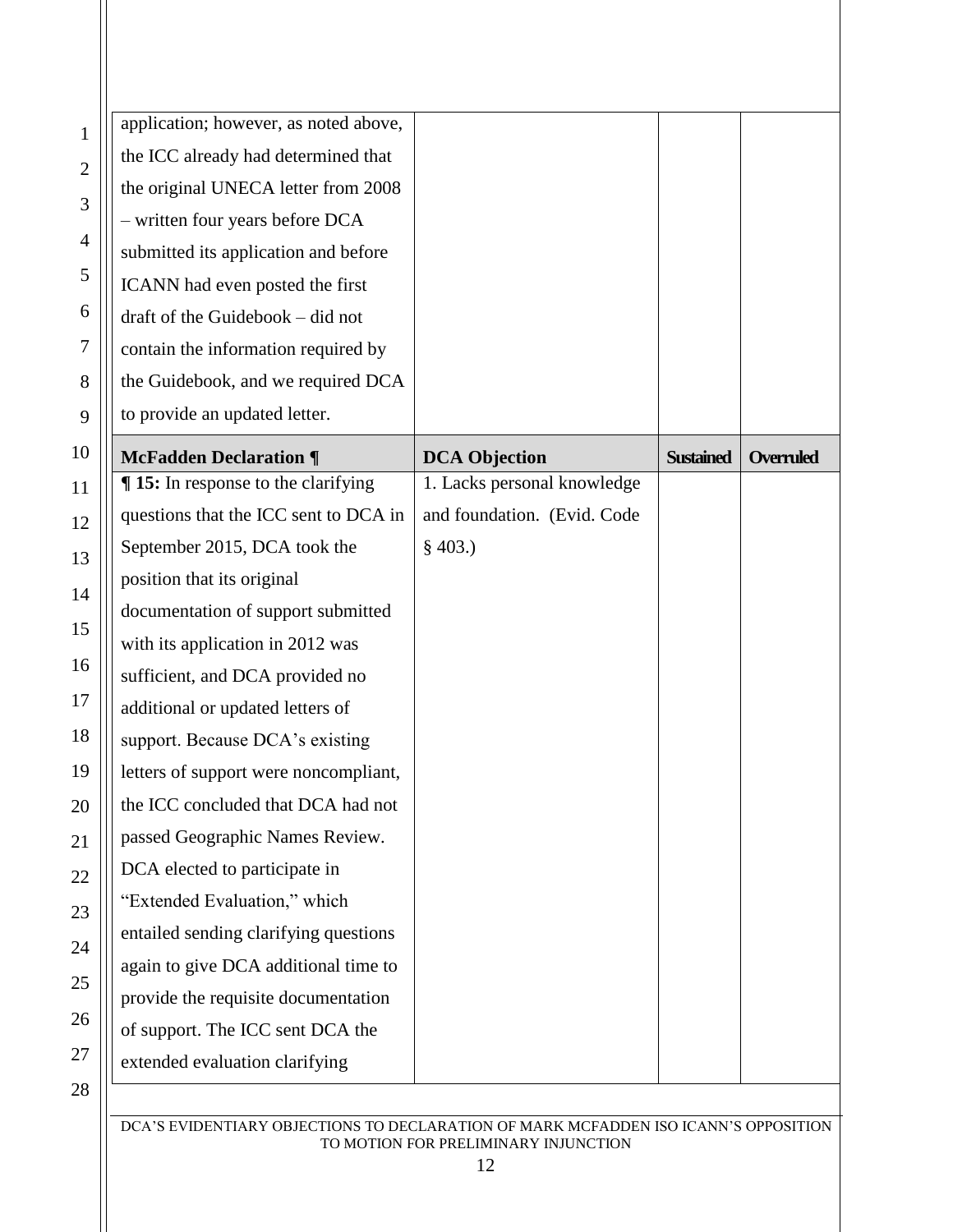| questions on October 30, 2015. In       |                              |                  |                  |
|-----------------------------------------|------------------------------|------------------|------------------|
| response, DCA again took the            |                              |                  |                  |
| position that its original application  |                              |                  |                  |
| was sufficient and that it did not need |                              |                  |                  |
| to submit any additional letters of     |                              |                  |                  |
| support. Thus, the ICC determined       |                              |                  |                  |
| that DCA had failed to provide the      |                              |                  |                  |
| requisite documentation of support or   |                              |                  |                  |
| non-objection for the .AFRICA           |                              |                  |                  |
| gTLD.                                   |                              |                  |                  |
| <b>McFadden Declaration ¶</b>           | <b>DCA Objection</b>         | <b>Sustained</b> | <b>Overruled</b> |
| <b>16:</b> The ICC treated all gTLD     | 1. Conclusory. (Evid. Code § |                  |                  |
| applications equally including DCA      | 403.)                        |                  |                  |
| and ZACR's applications for             |                              |                  |                  |
| .AFRICA. Both applications initially    | 2. Contradicts earlier       |                  |                  |
| had letters of support from the AUC     | testimony in that ZACR did   |                  |                  |
| and/or UNECA. The ICC                   | not have support from        |                  |                  |
| recommended that both of those          | UNECA. (McFadden Decl., ¶    |                  |                  |
| entities be viewed as authorized to     | 5.)                          |                  |                  |
| provide an official endorsement on      |                              |                  |                  |
| behalf of the countries in Africa that  |                              |                  |                  |
| each represented, and ICANN             |                              |                  |                  |
| ultimately agreed. The ICC then         |                              |                  |                  |
| evaluated each letter for required      |                              |                  |                  |
| criteria pursuant to the Guidebook,     |                              |                  |                  |
| and determined that all three of the    |                              |                  |                  |
| initial letters (two from the AUC and   |                              |                  |                  |
| one from UNECA) were not                |                              |                  |                  |
| sufficient under the terms of the       |                              |                  |                  |
| Guidebook. The ICC conducted its        |                              |                  |                  |
|                                         |                              |                  |                  |